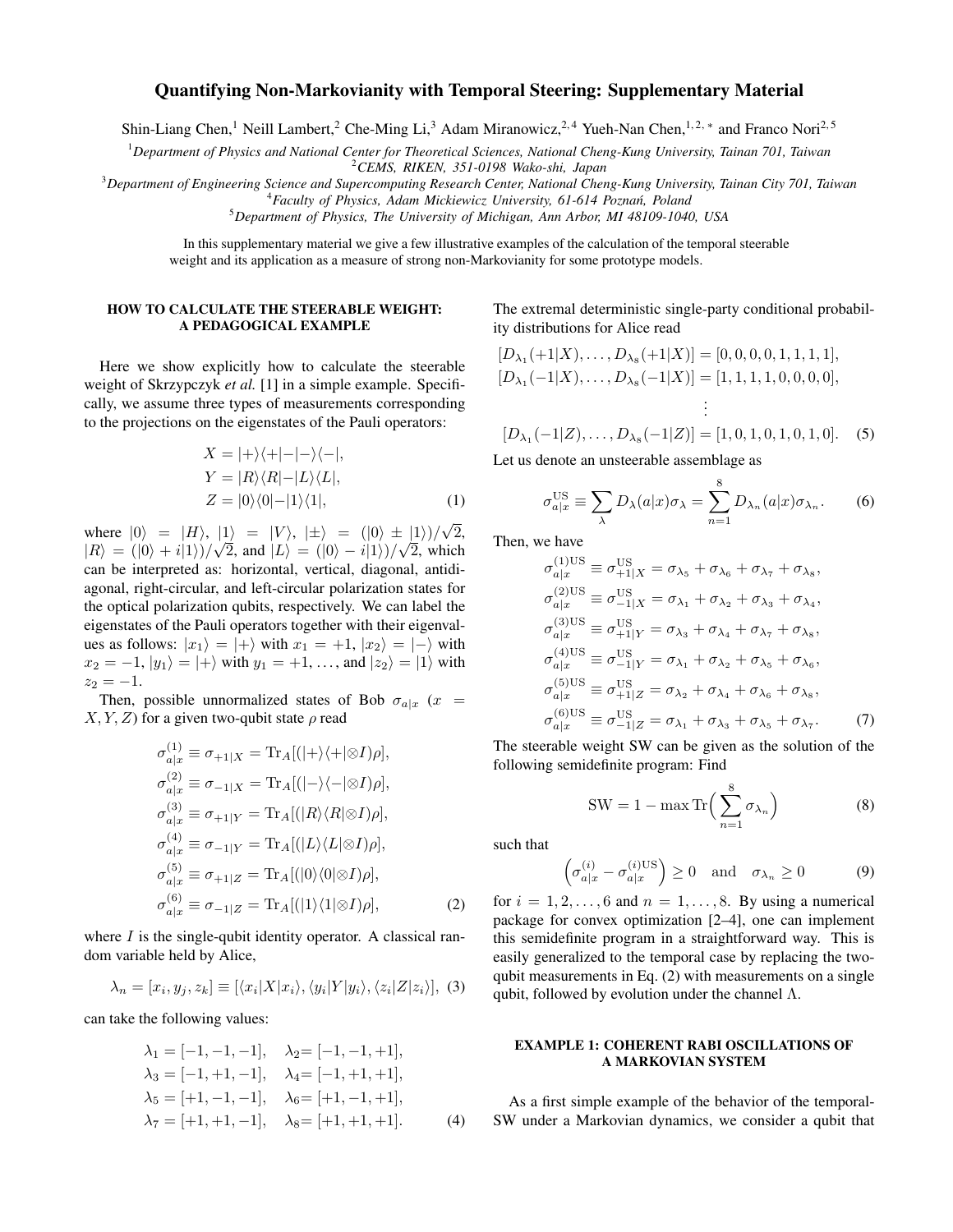

FIG. 1. (Color online) The temporal steerable weight (temporal-SW) as a function of evolution time when a system is in (a) a Markovian environment (example 1) and (b) non-Markovian environment (example 2). (a) The temporal-SW when the system undergoes coherent Rabi oscillations and purely Markovian decay (example 1). The black dashed, red solid, and blue dotted curves represent the results of the decay rate  $\gamma_1/g_1 = 0$ , 1/6, and 1, respectively. The time t is in units of  $1/q_1$ , and  $\hbar$  is set to 1. (b) The temporal-SW when the system interacts with a non-Markovian environment (example 2). The black dashed, red solid, and blue dotted curves represent the results of the decay rate  $\gamma_2/J = 0, 0.03,$  and 0.1, respectively. Here, the time t is in units of  $1/J$ .

undergoes coherent Rabi oscillations and purely Markovian decay. The Hamiltonian of the system is

$$
H = \hbar g_1(\sigma_+ + \sigma_-),\tag{10}
$$

where  $\hbar g_1$  is the coherent coupling strength between two eigenstates,  $|+\rangle$  and  $|-\rangle$ , of the qubit, and  $\sigma_{+} = |+\rangle\langle-|$ and  $\sigma_- = |-\rangle\langle +|$  can be considered the raising and lowering operators, respectively. A Markovian channel induces a dissipation rate  $\gamma_1$  from  $|+\rangle$  to  $|-\rangle$ . We assume that the initial state,  $\rho_0$  in Fig. 1 of the main text, is a maximally-mixed state and then perform projective measurements  $M_{a|x}$  in three (or two) mutually-unbiased bases:  $\hat{X}$ ,  $\hat{Y}$ , and  $\hat{Z}$  (or  $\hat{X}$  and  $\hat{Z}$ ). In Fig. 1(a), we plot the temporal-SW as a function of the evolution time  $t$ . We can see that the temporal-SW always remains the maximal value of unity if there is no decay, while the temporal-SW decreases monotonically when  $\gamma_1$  is non-zero, as expected; the dynamics of this system is Markovian.

#### EXAMPLE 2: A SIMPLE NON-MARKOVIAN MODEL: A QUBIT COHERENTLY COUPLED TO ANOTHER QUBIT

Our second example is that of a qubit coherently-coupled to another qubit. If we treat one qubit as the system and the other one as the environment (by tracing it out), we have a



FIG. 2. (Color online) The degree of the non-Markovianity for a multimode reservoir with Lorentzian spectral density (example 3). The non-Markovianity  $N_{\text{TSW}}$ , defined by the temporal steerable weight, as a function of the coupling strength  $g$ . Here,  $g$  is in units of spectral width  $\omega_w$ .

very simple example of a non-Markovian environment. The total Hamiltonian of the system in the interaction picture is

$$
H_{\rm int} = \hbar J (\sigma_+^1 \sigma_-^2 + \sigma_-^1 \sigma_+^2), \tag{11}
$$

where  $\sigma^i_+$  and  $\sigma^i_-$  are the raising and lowering operators of the *i*th qubit, and  $\hbar J$  is the coherent coupling between the system and the environment. We assume the system qubit is also subject to an intrinsic decay with decay rate  $\gamma_2$ . In Fig. 1(b), we plot the temporal-SW for various decay rates  $\gamma_2$ , after tracing out the effective environment-qubit. The initial condition of the system-qubit is that of a maximally-mixed state, while the environment-qubit is in its excited state. As seen in Fig. 1(b), there is a vanishing and a reappearance of the temporal-SW of the system qubit. Since we know that the temporal-SW should decrease monotonically under a Markovian dynamics, the oscillation of temporal-SW naturally shows that the qubit is undergoing non-Markovian evolution. This memory effect in this simple example is easy to understand in that information regarding the state of the system-qubit flows to the environment-qubit and returns at a later time; one cannot assume that the evolution of the environment is not influenced by its history.

### EXAMPLE 3: A QUBIT COUPLED TO A NON-MARKOVIAN MULTIMODE RESERVOIR

In general, the dissipation  $\gamma$  rate in a Master equation description of an open-quantum system can be time-dependent, i.e.  $\gamma = \gamma(t)$ . If  $\gamma(t) < 0$ , it indicates that information can flow back to the system and the system dynamics can be non-Markovian. To show that the temporal-SW is sensitive to this, we use the same example as in Breuer *et al.* [5], where a qubit is coupled to a reservoir with a Lorentzian spectral density. In